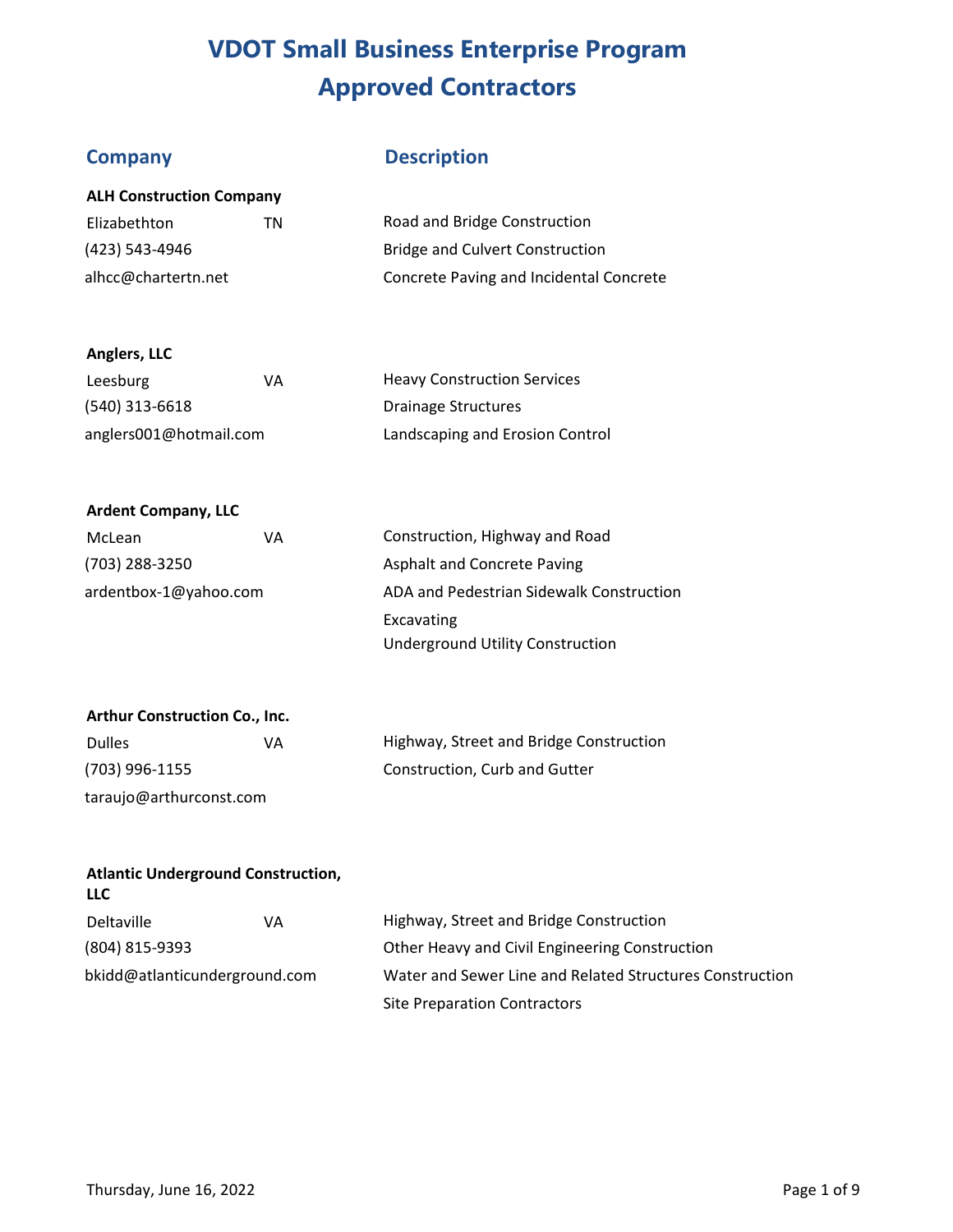**BluRich7, LLC** 

**Canterbury Enterprises, LLC** 

# **Company Description**

| Accokeek              | MD | Water, Sewer Line and Related Structures Construction |
|-----------------------|----|-------------------------------------------------------|
| $(301)$ 466-7857      |    | <b>Engineering Services</b>                           |
| kevin@richmond007.com |    | Administrative Management Consulting Services         |
|                       |    | <b>Residential Property Managers</b>                  |

| <b>Bryant Ritter Electric Corporation</b> |    | <b>Electrical Contractors</b>      |
|-------------------------------------------|----|------------------------------------|
| Chesapeake                                | VА | <b>Utility System Construction</b> |
| (757) 234-4100                            |    | Highway, Street and Bridge Signage |
| sritter@bryantritter.com                  |    | <b>Horizontal Drilling</b>         |

| Richmond         | VА | Incidental Concrete                     |
|------------------|----|-----------------------------------------|
| (804) 530-2109   |    | Underground Utilities                   |
| junior@cbury.net |    | <b>Commercial Building Construction</b> |

| <b>CES Consulting, LLC</b>   |    | Highway, Street and Bridge Construction                              |
|------------------------------|----|----------------------------------------------------------------------|
| <b>Dulles</b>                | VA | Sign Erection; Highway, Road, Street and Bridge                      |
| (571) 402-9159               |    | Traffic Signal and Lighting System Installation                      |
| asingh@ces-consultingllc.com |    | <b>Construction Engineering Services, Civil Engineering Services</b> |

| <b>Cooper and Claiborne Construction,</b><br>Inc. |    |                              |
|---------------------------------------------------|----|------------------------------|
| Hopewell                                          | VA | <b>Excavation Services</b>   |
| (804) 541-0954                                    |    | <b>Drainage Structures</b>   |
| tfcooper11@aol.com                                |    | <b>Underground Utilities</b> |

Erosion Control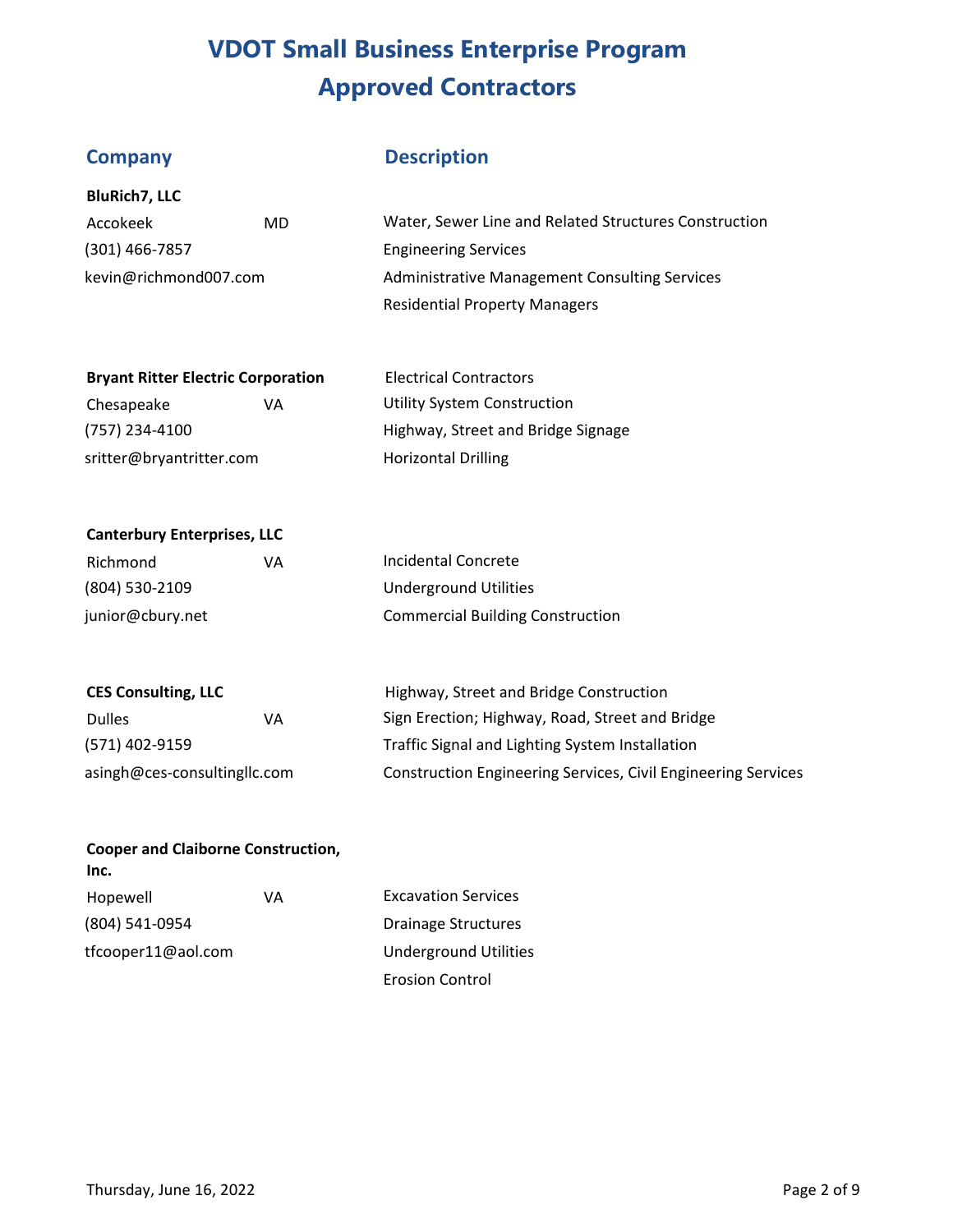**D2, LLC** 

# **Company Description**

| Rockville           | MD | Construction Services, Including Backfilling and Grading |
|---------------------|----|----------------------------------------------------------|
| $(301) 800 - 7883$  |    | Clearing and Grubbing                                    |
| kimd@d2sitework.com |    | <b>Excavation and Demolition</b>                         |

### **Devcon Contracting, Inc.**

| Richmond              | VА | Highway, Street and Bridge Construction |
|-----------------------|----|-----------------------------------------|
| (804) 400-6635        |    | <b>Asphalt Concrete Paving</b>          |
| devconinc@outlook.com |    | Roadway Milling                         |
|                       |    | <b>Trucking Services</b>                |

| Elk Knob, Inc.     |    | <b>Bridge Construction and Rehabilitation</b>    |
|--------------------|----|--------------------------------------------------|
| Pennington Gap     | VA | Maintenance and Repair; Highway, Road and Bridge |
| $(276) 546 - 3007$ |    | <b>Excavation and Grading</b>                    |
| lisa@elkknob.com   |    | Pipe and Culvert Construction                    |
|                    |    | Incidental Concrete                              |

### **EL-X Enterprises**

| Woodbridge                 | VA | Highway, Street and Bridge Construction |
|----------------------------|----|-----------------------------------------|
| (703) 445-2967             |    | Incidental Concrete                     |
| el.x.enterprises@gmail.com |    |                                         |

## **Environmental Management Services,**

| Inc.                      |  |                                     |
|---------------------------|--|-------------------------------------|
| Rockville<br>MD           |  | Remediation Services, Environmental |
| (301) 309-0475            |  | Radioactive Waste Disposal Services |
| ssharma@enviroexperts.net |  | Permitting Services, Environmental  |
|                           |  | Waste Services Medical              |
|                           |  | Hazardous Waste Removal & Disposal  |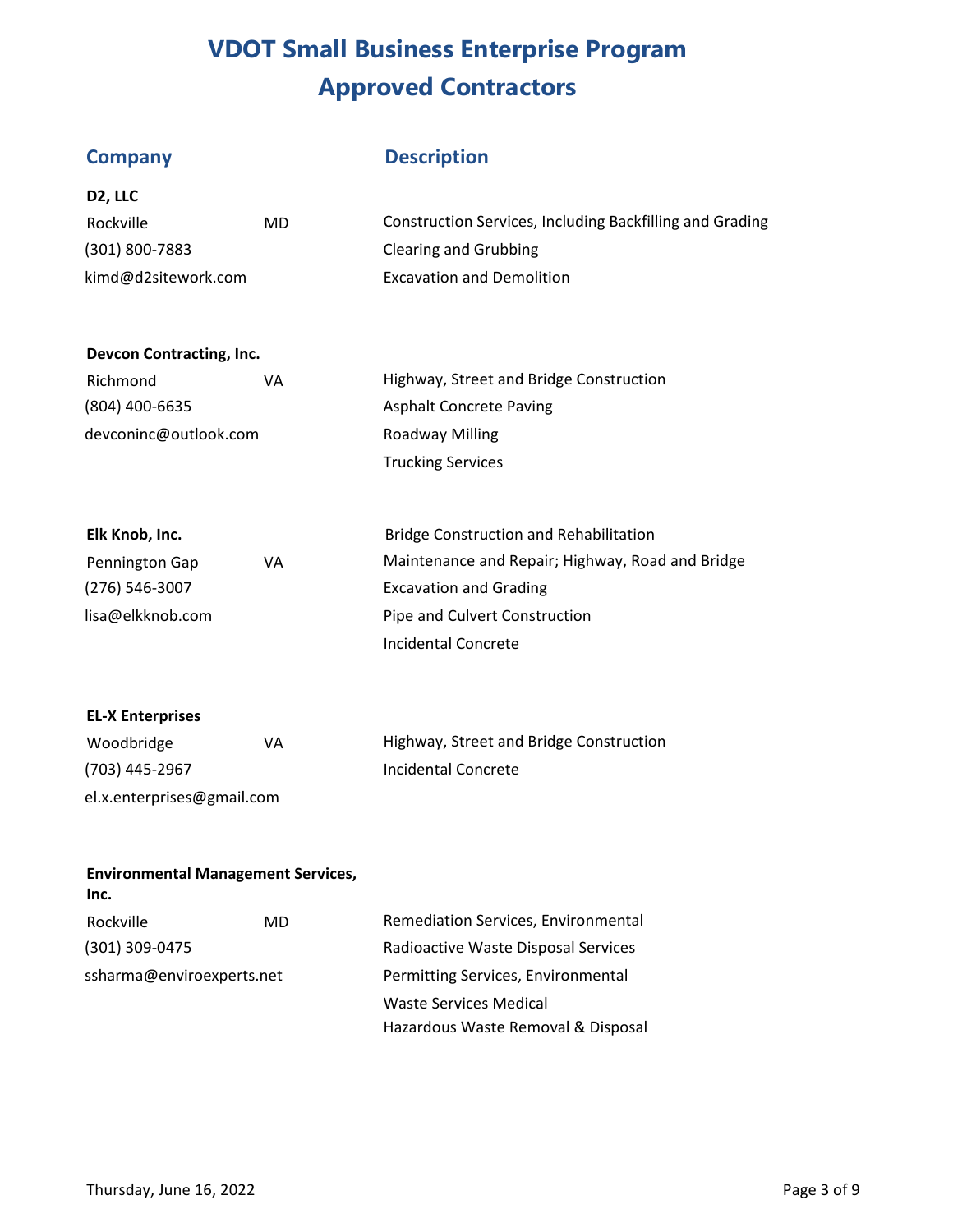## **Company Description**

| F & B Contractors, Ltd. |    |
|-------------------------|----|
| Bedford                 | VА |
| (540) 297-4420          |    |
| sfalls5130@aol.com      |    |

**Site Preparation Contractors** Grading and Drainage Structures

### **Graham Concrete, LLC**

| Richmond                   | ۷A | Poure  |
|----------------------------|----|--------|
| (804) 745-9059             |    | Struct |
| grahamconcrete@comcast.net |    |        |

ed Concrete Foundation and Structure Contractors tural Steel and Precast Concrete Contractors

### **Hamma Down Enterprises, Inc.**

| Manassas                        | ۷A | <b>Site Preparation Contractors</b> |
|---------------------------------|----|-------------------------------------|
| (703) 599-1097                  |    | <b>Brush Removal Services</b>       |
| ShawnL@HammaDownEnterprises.com |    | Dump Trucking                       |
|                                 |    | Snow Plowing                        |

### **Hardscapes Construction, Inc.**

| Edgewater                        | MD | Retaining Walls and Masonry Construction |  |
|----------------------------------|----|------------------------------------------|--|
| (410) 268-5402                   |    | Site Preparation Contractor              |  |
| kbass@hardscapesconstruction.com |    | Highway, Street and Bridge Construction  |  |
|                                  |    | <b>Brick Paver Installation</b>          |  |

| J. R. Caskey, Inc. |    | <b>Water Supply Systems</b>                          |
|--------------------|----|------------------------------------------------------|
| Oilville           | VA | <b>Site Preparation Contractors</b>                  |
| (804) 784-8001     |    | Industrial Building Construction                     |
| gec@jrcaskey.com   |    | New Multi-Family Housing Construction                |
|                    |    | New Single-Family Housing Construction               |
|                    |    | Water & Sewer Line & Related Structures Construction |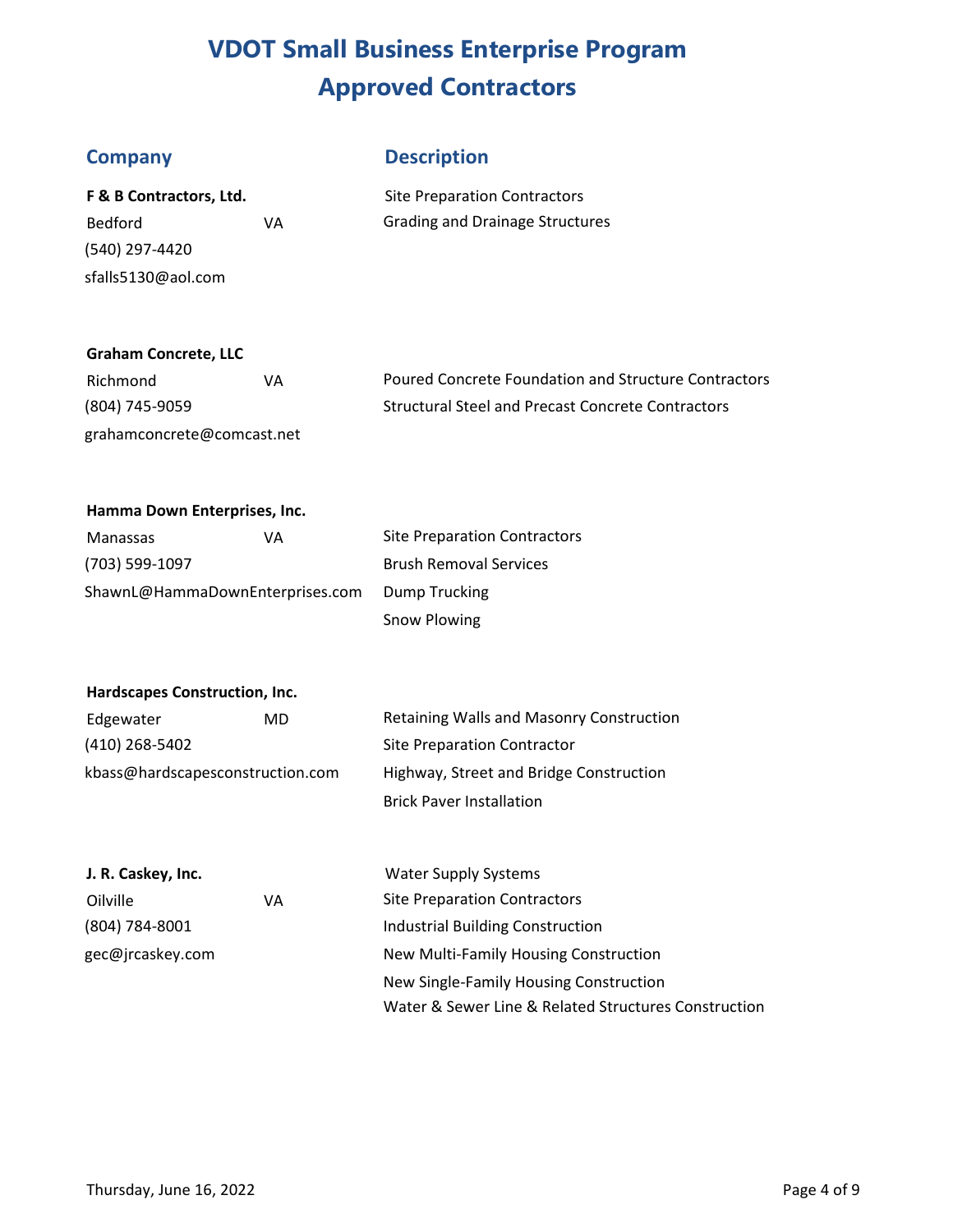## **Company**

## **Description**

Site Preparation Contractors

**J.C. Joyce Trucking and Paving Co., Inc.** 

| <b>Patrick Springs</b>       | ۷A | <b>Road Construction</b>       |
|------------------------------|----|--------------------------------|
| $(276)$ 694-7400             |    | <b>Asphalt Concrete Paving</b> |
| jcjoycepaving@embarqmail.com |    | <b>Hauling Crushed Stone</b>   |

| Richmond            | VA | General Freight Trucking, Local         |
|---------------------|----|-----------------------------------------|
| (804) 675-4330      |    | Highway, Street & Bridge Construction   |
| jirehco@comcast.net |    | Water & Sewer Line & Related Structures |

| Liquid, Inc. |  |
|--------------|--|
|--------------|--|

| Richmond               | ۷A | <b>Concrete Paving</b>              |
|------------------------|----|-------------------------------------|
| (804) 261-0051         |    | <b>Excavation Contractors</b>       |
| liquidincva1@gmail.com |    | <b>Landscaping Services</b>         |
|                        |    | <b>Site Preparation Contractors</b> |

### **LRD Construction Services, LLC**

| Locust Dale                        | VA |
|------------------------------------|----|
| (540) 764-2153                     |    |
| Irdconstruction.services@gmail.com |    |

Residential Buildings, Addition, Renovation and Alteration Site Preparation and Excavation Landscaping Services Painting

### **M & F Concrete, Inc.**

| Manassas                 | VA |
|--------------------------|----|
| (571) 379-8761           |    |
| marcos@mfconcreteinc.com |    |

Poured Concrete & Foundation & Structure Contractors Portland Cement Concrete Paving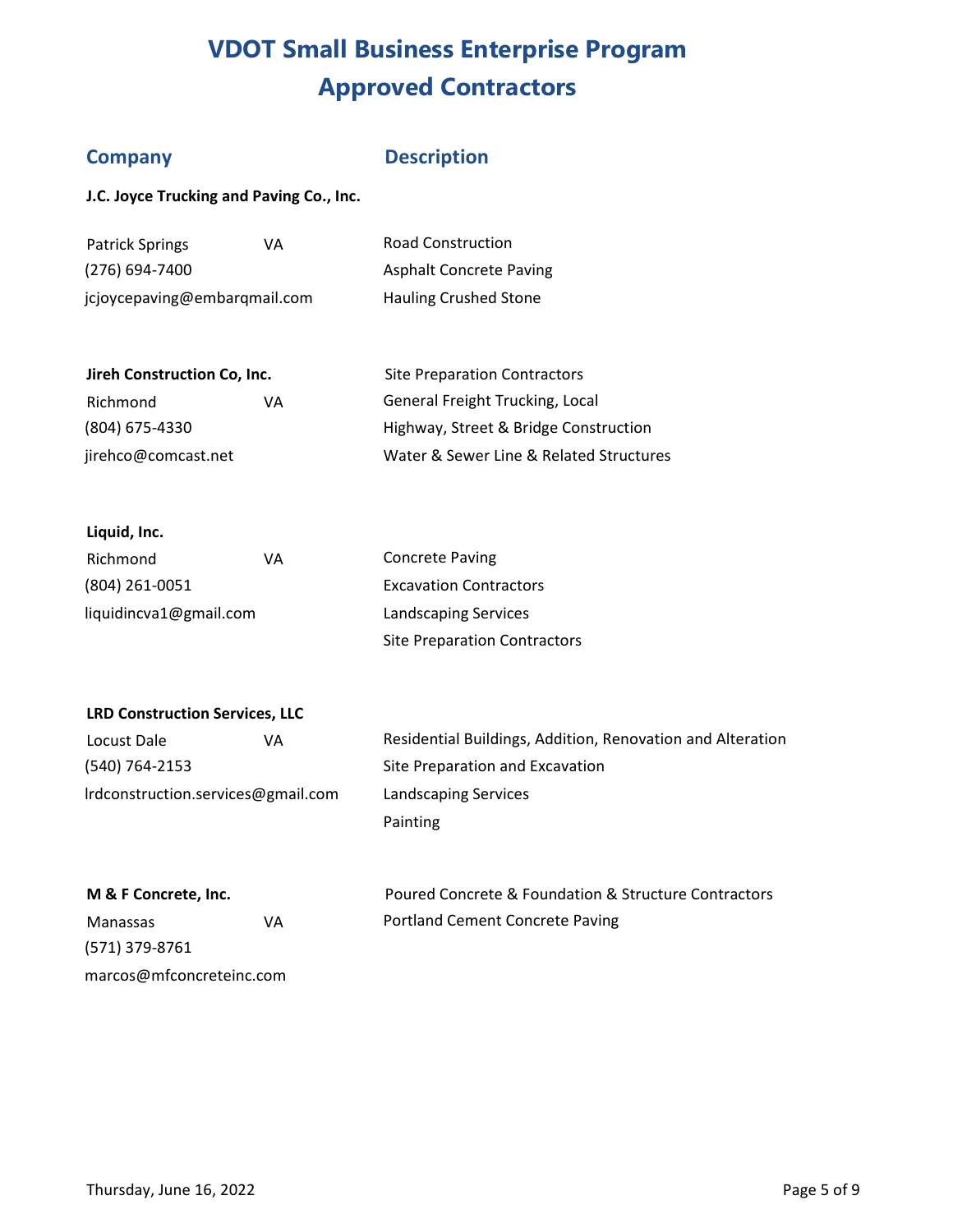## **Company Description**

| McGowan Group, Inc.      |    |  |
|--------------------------|----|--|
| Suffolk                  | VA |  |
| (757) 962-0888           |    |  |
| nmcgowan@mcgowangroup.us |    |  |

Flagging Highway Line Painting Highway, Street & Bridge Construction

### **Mitchell Utilities, LLC**

| Windsor                                 | VА | Highway, Street & Bridge Construction |
|-----------------------------------------|----|---------------------------------------|
| (757) 758-4078                          |    |                                       |
| linda.mitchell@mitchellutilitiesllc.com |    |                                       |

### **North Construction, Inc.**

| Ashburn              | VA | Asphalt and Concrete Handling and Equipment |
|----------------------|----|---------------------------------------------|
| (703) 327-4609       |    | Asphalt Repair                              |
| lucia@northconst.com |    | <b>Construction Services</b>                |

### **Pace Contracting, LLC**

| Chesapeake                | ۷A | <b>Construction Estimating Services</b>   |
|---------------------------|----|-------------------------------------------|
| (757) 777-8619            |    | <b>Landscaping Services</b>               |
| eric@pace-contracting.com |    | <b>Project Management Consulting</b>      |
|                           |    | <b>Freight Transportation Arrangement</b> |

### **Pearson Construction, Inc.**

| Dillwyn        | VA |
|----------------|----|
| (434) 969-4914 |    |
| pci@kinex.net  |    |

Construction Site Work Highway and Road Construction Pipe and Culvert Construction Grading, Road Construction Services Maintenance: Earth Moving, Grading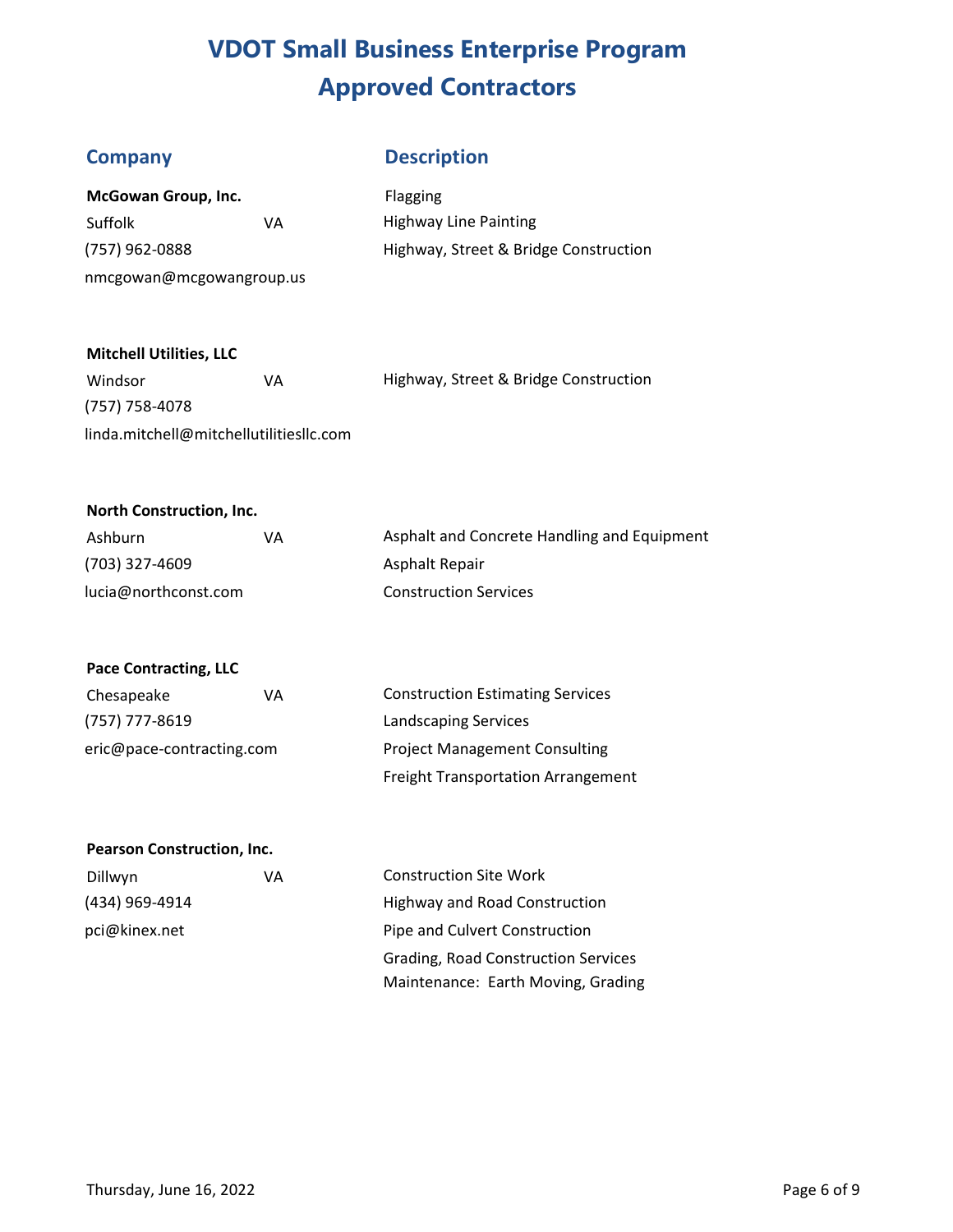## **Company Description**

| <b>Performance Signs, LLC</b> |  |
|-------------------------------|--|
|-------------------------------|--|

(434) 985-7446 kmorris@performancesigns.net

**Sign Manufacturing** Ruckersville **VA** Stencils for Painting and Marking

### **Power Enterprises Construction, LLC**

Manassas VA Concrete Paving carla@powerenterprises.biz Asphalt Repairs and Paving

(703) 420-2179 Footing and Foundation Concrete Contracting Utility Line Construction

### **Ramirez Contracting, LLC** Landscaping Services

Abingdon **VA** Site Preparation Contractors

(276) 608-9219 Specialized Freight Trucking, Local eddie@ramirezcontracting.com All Other Specialty Trade Contractors Highway, Street & Bridge Construction Water & Sewer Line Related Structures Construction

| Sandra's Marking Company, Inc. |    |  |
|--------------------------------|----|--|
| <b>Buchanan</b>                | VA |  |
| (540) 254-2140                 |    |  |
| s.hutchens@sandrasmarking.com  |    |  |

**Flagging Services** Signs & Signboards Manufacturing Pavement Markings on Highways, Streets & Bridges

### **Southern Paving Corporation**

(804) 794-4100 msmith61747@gmail.com

Powhatan VA VA Asphalt Paving and Resurfacing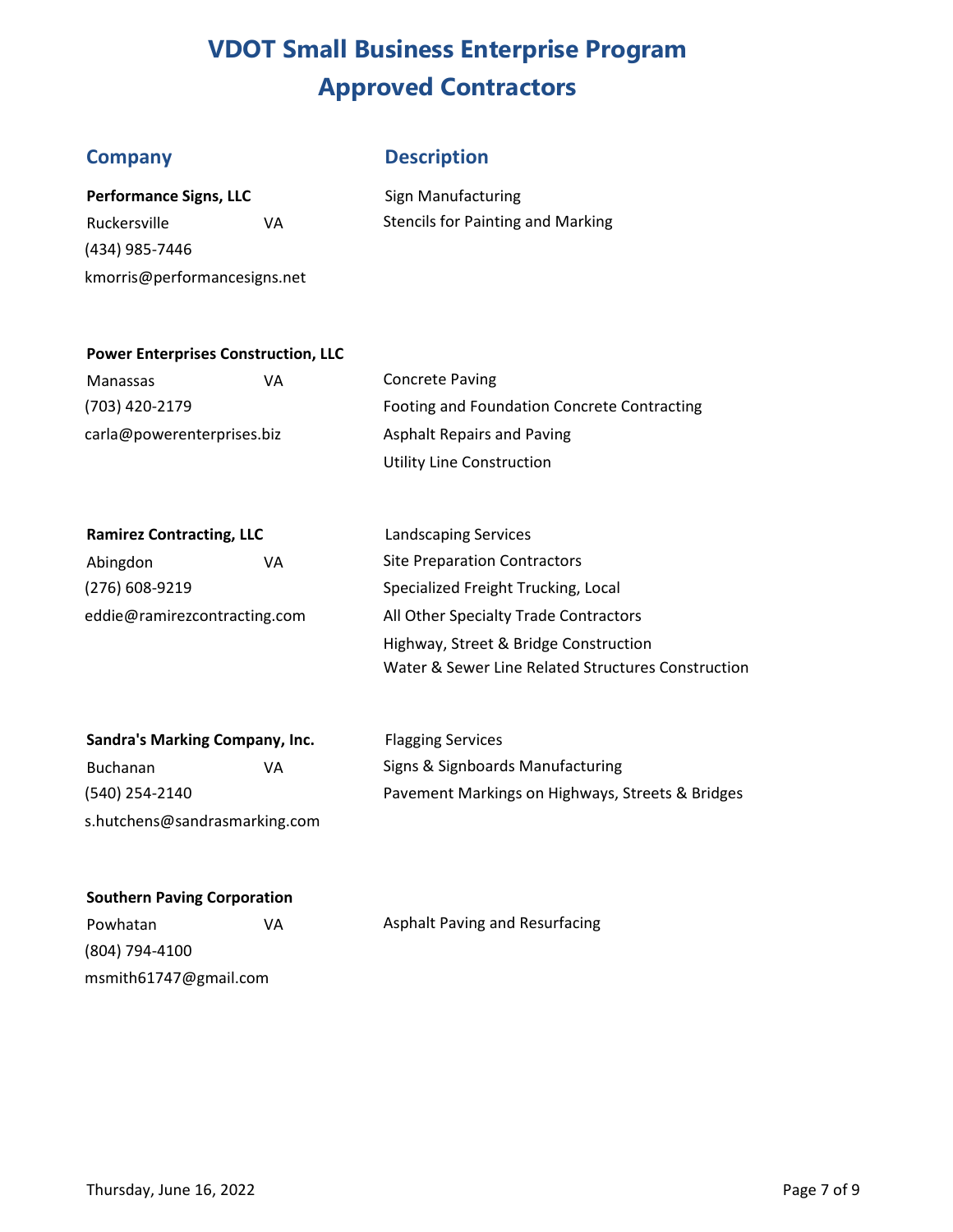## **Company Description**

| <b>Spanish Quality Concrete Co., Inc.</b> |    |                                                              |  |
|-------------------------------------------|----|--------------------------------------------------------------|--|
| Richmond                                  | VA | Concrete Construction, Curb and Gutter, Driveway and Parking |  |
| (804) 501-2333                            |    |                                                              |  |
| spqcinc@gmail.com                         |    |                                                              |  |

### **Stocks General Contractors, LLC**

| Spotsylvania         | VA | Construction Estimating, Pipeline and Power Line Inspection   |
|----------------------|----|---------------------------------------------------------------|
| (202) 750-0312       |    | Heavy Construction Services, Including Maintenance and Repair |
| dstocks@stocksgc.com |    | Utilities Management Consulting Services                      |

### **Structural Engineering Group, Inc.**

| <b>Sterling</b>  | VA | Commercial and Institutional Building Construction, Design/Build, |
|------------------|----|-------------------------------------------------------------------|
| (703) 574-4813   |    | Civil/Structural Engineering Services                             |
| dgui@seg-inc.com |    | <b>Construction Materials Testing</b>                             |

| <b>Tavares Concrete Company, Inc.</b> |    |  |  |  |
|---------------------------------------|----|--|--|--|
| Lorton                                | VА |  |  |  |
| (703) 550-7377                        |    |  |  |  |

atavares@tavaresconcrete.com

Highway, Street and Bridge Construction Concrete Paving

Front Royal **VA** Concrete Construction (703) 436-1826 Soil Stabilization bmian@terrasiteco.com Retaining Wall Construction

**Terra Site Constructors, LLC** Highway, Street and Brige Construction

# **Ty's Hauling & Paving** Richmond VA Ash Collection Services

(804) 271-5956 Site Preparation Contractors lglasper@tyshaulingandpaving.com Trucking, Specialized Freight, Local

**Asphalt Concrete Paving**